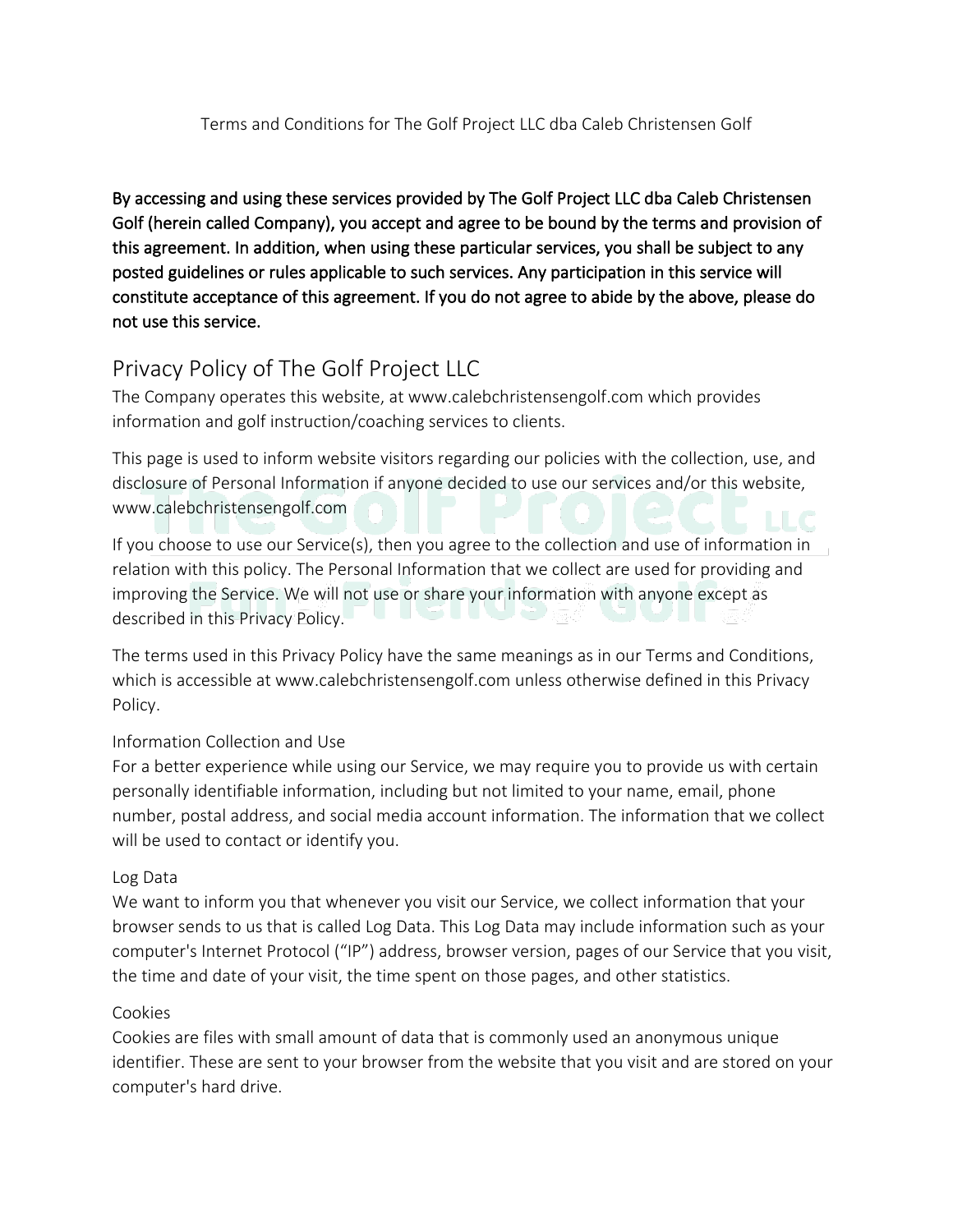Our website uses these "cookies" to collection information and to improve our Service. You have the option to either accept or refuse these cookies and know when a cookie is being sent to your computer. If you choose to refuse our cookies, you may not be able to use some portions of our Service.

### Service Providers

We may employ third-party companies and individuals due to the following reasons:

- To facilitate our Service
- To provide the Service on our behalf
- To perform Service-related services; or
- To assist us in analyzing how our Service is used.

We want to inform our Service users that these third parties have access to your Personal Information. The reason is to perform the tasks assigned to them on our behalf. However, they are obligated not to disclose or use the information for any other purpose.

#### Security<sup>-1</sup>

We value your trust in providing us your Personal Information, thus we are striving to use commercially acceptable means of protecting it. But remember that no method of transmission over the internet, or method of electronic storage is 100% secure and reliable, and we cannot guarantee its absolute security. al max 11

### Links to Other Sites

Our Service may contain links to other sites. If you click on a third-party link, you will be directed to that site. Note that these external sites are not operated by us. Therefore, we strongly advise you to review the Privacy Policy of these websites. We have no control over, and assume no responsibility for the content, privacy policies, or practices of any third-party sites or services.

#### Children's Privacy

Our Services do not address anyone under the age of 13. We do not knowingly collect personal identifiable information from children under 13. In the case we discover that a child under 13 has provided us with personal information, we immediately delete this from our servers. If you are a parent or guardian and you are aware that your child has provided us with personal information, please contact us so that we will be able to do necessary actions.

#### Changes to This Privacy Policy

We may update our Privacy Policy from time to time. Thus, we advise you to review this page periodically for any changes. We will notify you of any changes by posting the new Privacy Policy on this page. These changes are effective immediately, after they are posted on this page.

#### Contact Us

If you have any questions or suggestions about our Privacy Policy, do not hesitate to contact us.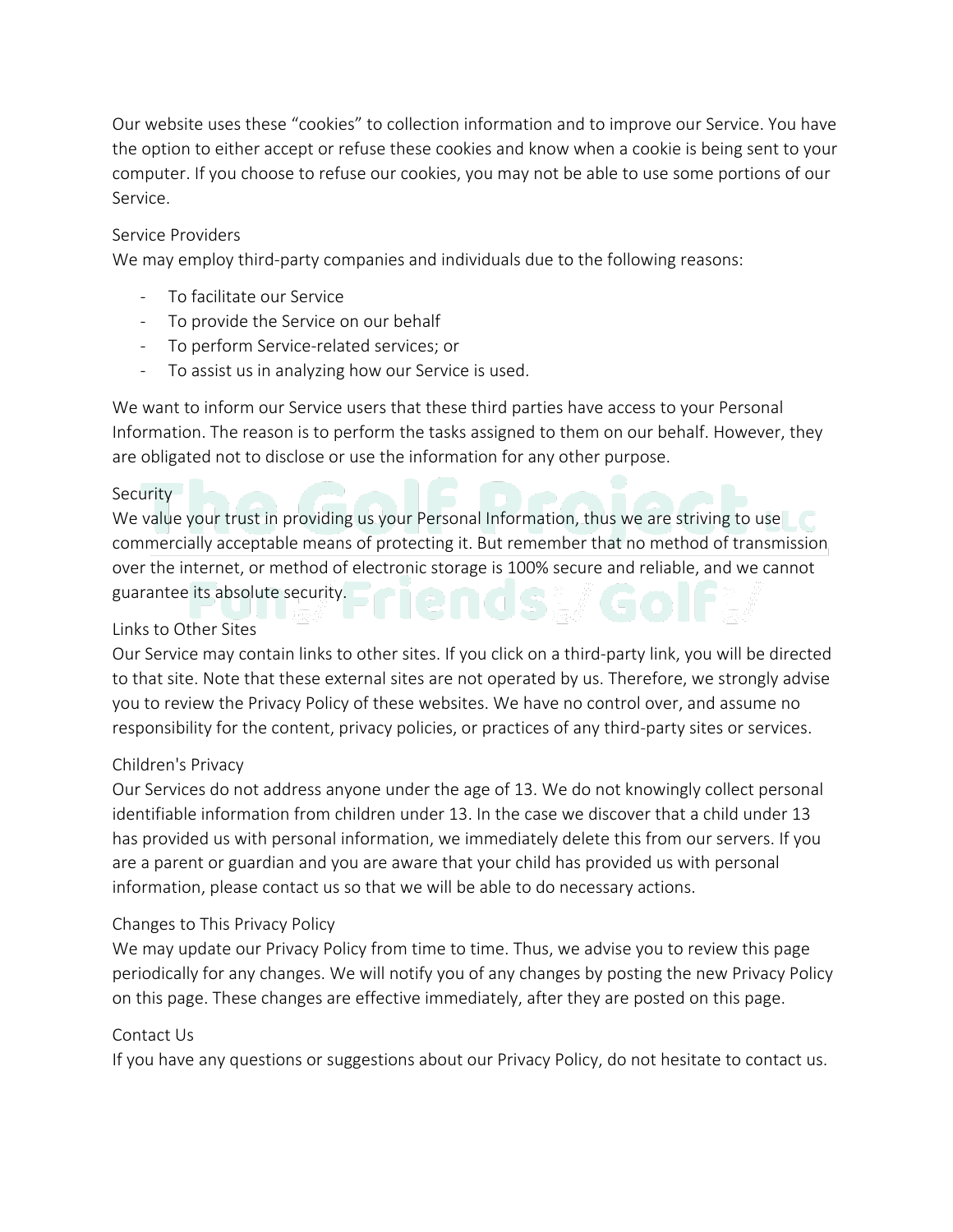## Accuracy Statement

Company continually updates its website, but it may at times contain out of date information. Website and other forms of advertising are used for information and marketing purposes only. Contact Caleb Christensen Golf directly for the latest and most up to date information.

## Payment Policy

The following payments are accepted at the Company: cash, check, credit card, debit card. The option to store a card on account is available through Square.

Card payments are processed securely using Square.

A 3% credit card service fee will be added to credit card charges of \$500.00 or more

The Golf Project gift cards/gift certificates will not be accepted as a form of payment for instruction services unless specifically stated to be used for instruction. Any exception is at the sole discretion of the Company only.

Check payment will be processed the same day of payment

Rates are subject to change at any time without notice

Payment for lessons, packages, and indoor golf center access must be paid at the time of service. Monthly unlimited and monthly online programs are to be paid monthly.

Sales tax will be added to the sale of applicable items sold at Company.

## Refund, Return, & No-Show Policy

Refunds for payments previously made are not granted. Any exception to this policy is solely at the discretion of the Company.

Refunds will not be given for any golf instruction program or services. The sale of any/all lessons, programs, packages, and/or memberships are final.

Instruction packages, if unused, will expire one year from the purchase date.

Returns for original payment will only be allowed on retail items within 30 days from the date of purchase with the original receipt in hand.

Exchanges for different style or size in the same item will be based on availability and available within 60 days of purchase.

The sale of all gift certificates is final. No returns or refunds will be granted.

No-shows for lessons will be billed the full cost of the service at the discretion of the Company. Online reservation privileges may also be revoked.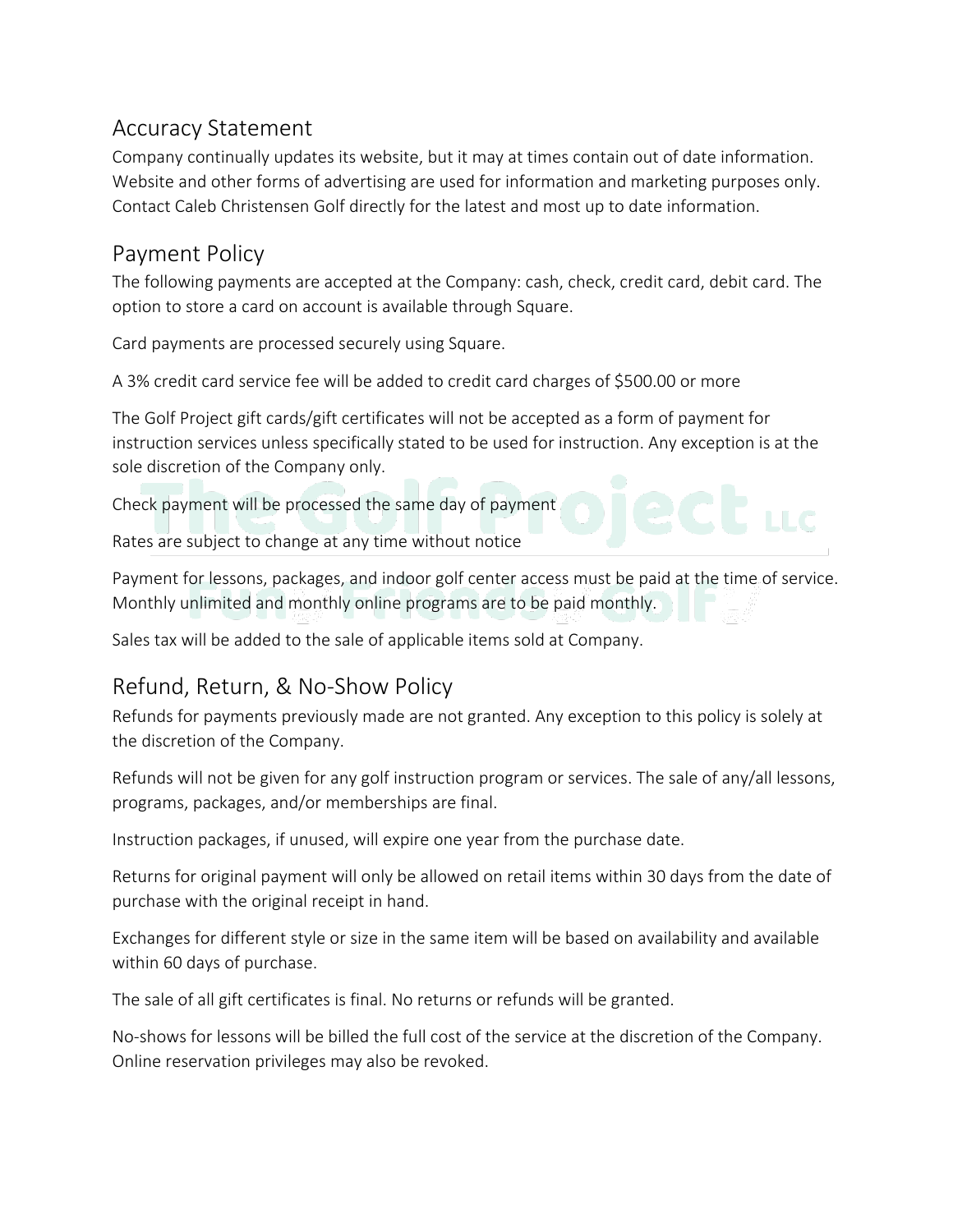All subscription charges are final and no refunds will be issued on any TGP University or The Golf Project University product or service.

Users who cancel their subscription to TGP University may still be billed for the current month based on when they cancel. This policy is at the discretion of Wix Subscriptions policies and terms of service.

## Shipping Policy for Retail Items

Items bought online have a standard handling time of two days.

Shipping times will be based on standard rates from USPS.

All shipping will follow the flat-rate fees as shown on the website.

Shipping rates and policies are subject to change at any time.

# Caleb Christensen Golf Program Policies

The Golf Project LLC is not responsible for any lost or stolen items while on the property of Company, including when items are kept at The Golf Project Indoor Golf Center for winter storage.

The Golf Project LLC is not liable for any accidents on Company property or upon arrival or departure from Company property under any circumstances.

By using services or products provided by Company, you agree to the Media Consent below.

Any package purchased before February 1st, 2022, must be used by August 31st, 2022. Any unused lessons after August 31st will expire and no longer be valid.

Effective March  $1<sup>st</sup>$ , 2022, any unused lessons on a purchased package will expire one year from the original purchase date.

Lessons cancelled less than 48 hours before the scheduled time will be charged the full price of the lesson or deducted from your package. Exceptions are granted at the sole discretion of the Company.

Lesson rates and all other rates are subject to change at any time with or without cause or reason.

Somerby Golf Club is a private facility; however, it is open to all for coaching/instruction. There is a small facility fee added to lesson fees for guests of Somerby. Facility usage fees are assessed at the discretion of the Company and are subject to change at any time.

Outstanding lesson packages may be used at Somerby Golf Club; however, a small fee of \$25 per lesson hour will be added to cover the facility usage. This fee is subject to application and change at any time.